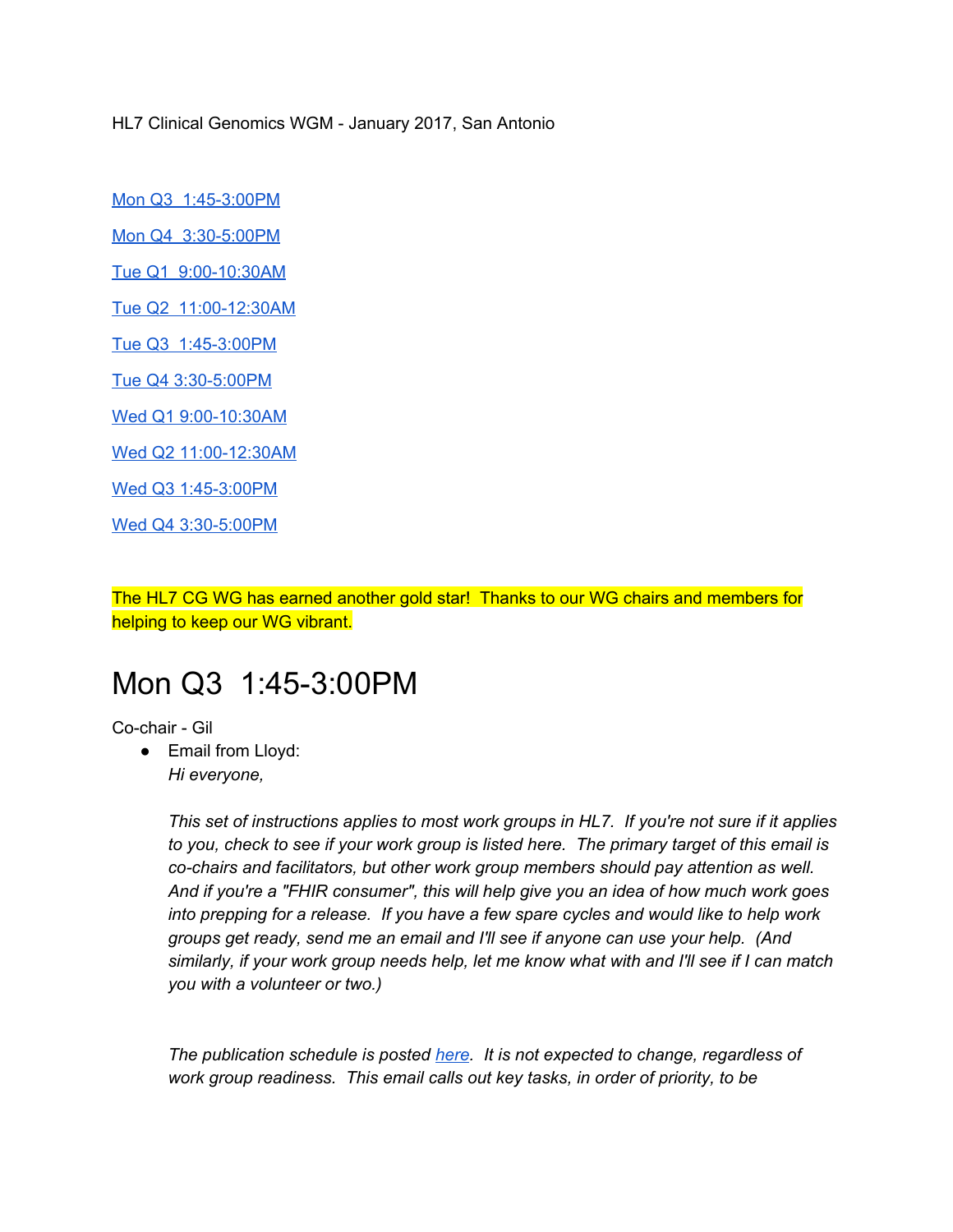*completed this week and in the coming weeks to ensure work groups are prepared for publication.*

#### *1. Tracker issue clean-up ASAP!!!!*

*- Look for your email address in the [Tracker Issues report](https://mail.nmdp.org/OWA/redir.aspx?C=PVfG4QXxckmQlal76l9AOnceOP74QNQIk7pdB2vquLpzcjR6s1nLMbWlCwupcSlylDBWUg9TEXM.&URL=https%3a%2f%2furldefense.proofpoint.com%2fv2%2furl%3fu%3dhttps-3A__docs.google.com_a_lmckenzie.com_uc-3Fid-3D0B285oCHDUr09Mzh3b09rMFhEV1E%26d%3dCwMFaQ%26c%3dC_O335FEx-vf3XHLXGN8TO1BAxpi8-UjLCbu_DQ0pZI%26r%3dryg_9rF5dRVeoA6Q9Ubodw%26m%3dPbZtxkjpLfHR6rJ5RipE-0ZejgB0sy8OgB2ie4o-TKg%26s%3druq-K5pre1WCDpsw-tUMk5ovHDTnRuIQ-cLAAb-TGFM%26e%3d)*

*- The report is emailed out weekly, but you can look at a "current" (within the last hour or so) snapshot at any time*

*- If your email is on the report, it's because your gForge user id was responsible for the most recent change implicated in a gForge tracker rule violation*

*- If you understand or don't know how to fix the issue, email me*

*- We cannot publish a reconciliation spreadsheet if this report isn't clean*

*- Please try to be clean by afternoon of Jan 22nd*

*- If issues aren't cleaned, we may revoke your commit privileges*

*- Note that every time you update tracker items, you run the risk of creating new problems, so even if the report is clean, you're still responsible to check to see if your name appears in subsequent weeks.*

### *2. Complete reconciliation for ballot items*

*- all balloted items must have a voted disposition (even if you voted to defer them in the STU 2 ballot) no later than Feb. 5*

*- you can find ballot items by searching the tracker. You can also see them in the [tracker summary report](https://mail.nmdp.org/OWA/redir.aspx?C=PVfG4QXxckmQlal76l9AOnceOP74QNQIk7pdB2vquLpzcjR6s1nLMbWlCwupcSlylDBWUg9TEXM.&URL=https%3a%2f%2furldefense.proofpoint.com%2fv2%2furl%3fu%3dhttps-3A__docs.google.com_a_lmckenzie.com_uc-3Fid-3D0B285oCHDUr09Mk5lZWNncm80am8%26d%3dCwMFaQ%26c%3dC_O335FEx-vf3XHLXGN8TO1BAxpi8-UjLCbu_DQ0pZI%26r%3dryg_9rF5dRVeoA6Q9Ubodw%26m%3dPbZtxkjpLfHR6rJ5RipE-0ZejgB0sy8OgB2ie4o-TKg%26s%3drb07m76i9oPZURIGXLISZlqa8k8bhBT15Em_QPJDQL4%26e%3d)*

*- If there's a "red" number in the Triaged or Waiting-for-input column for your work group in the FHIR Tracker summary, that indicates the number of non-reconciled ballot items for your work group*

*- Disposition can be voting to defer addressing the issue to FHIR Release 4*

*- Any issues not reconciled for core will be voted to be deferred to FHIR Release 4 by the FMG and may result in a reduction in FMM level of impacted artifacts.*

*- Any issues not reconciled for IGs may result in the IGs being excluded from the FHIR Release 4 publication timeline - the IGs can be published at some future time after STU 3 is published*

#### *3. Address warnings in the build so you can be non-draft*

*- QA rules in the build have changed. So even if you haven't changed anything, you may be at FMM 0 (draft) right now even if you were FMM 1 or higher (STU) last time*

*- This applies to almost everyone - see the CI build [QA report](https://mail.nmdp.org/OWA/redir.aspx?C=PVfG4QXxckmQlal76l9AOnceOP74QNQIk7pdB2vquLpzcjR6s1nLMbWlCwupcSlylDBWUg9TEXM.&URL=https%3a%2f%2furldefense.proofpoint.com%2fv2%2furl%3fu%3dhttp-3A__build.fhir.org_qa.html%26d%3dCwMFaQ%26c%3dC_O335FEx-vf3XHLXGN8TO1BAxpi8-UjLCbu_DQ0pZI%26r%3dryg_9rF5dRVeoA6Q9Ubodw%26m%3dPbZtxkjpLfHR6rJ5RipE-0ZejgB0sy8OgB2ie4o-TKg%26s%3dUd-c3ciIUZsB_VKnY5ziQtTOkwbpNN5QXh3jWwnwe4I%26e%3d)*

*- If you don't think a warning should apply to your artifact, you can ask MnM to override. (Ask soon)*

*- Warnings should be gone no later than Feb 28th (sooner is better). If you want an override, ask for it no later than Feb 14th.*

*- If you don't clear your warnings or get them overridden, your artifact will be dropped to FMM0 (draft) and your implementers will be unhappy. So will the FMG . . . :>*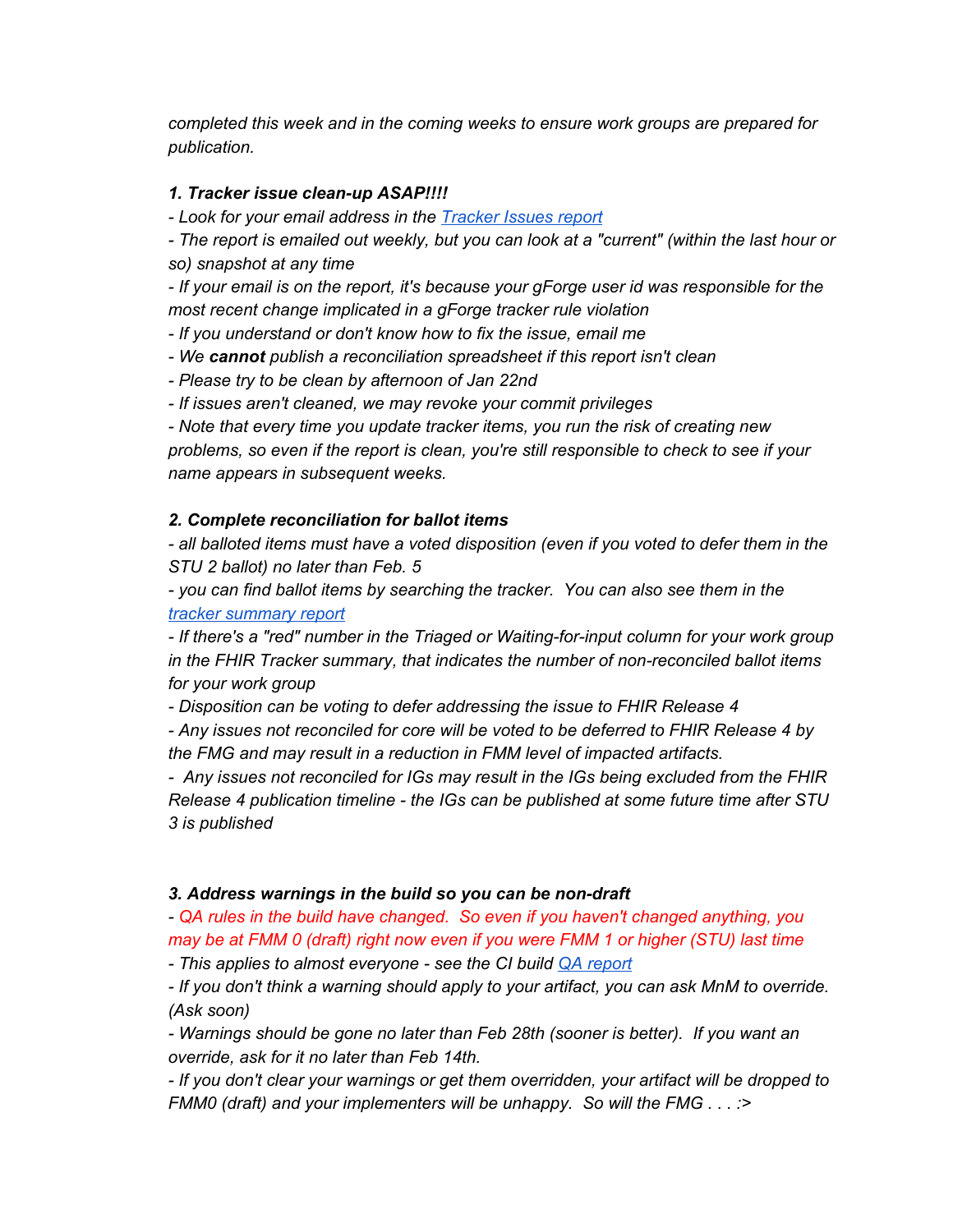### *4. Complete reconciliation for non-ballot tracker items that may result in substantive change*

*- Particularly critical for normative candidate resources/pages (see comments at the end)*

*- We don't want substantive changes for normative candidate content after this release if we can possibly avoid it*

*- Essentially, look at all your "triaged" and "waiting-for-input" tracker items - ballot or not*

### *5. Scan deferred ballots for urgent/low hanging fruit*

*- Especially substantive changes for normative candidates*

- *Search in the tracker for items marked as "deferred" and assigned to your work group*
- *E.g. typos, "important" changes*

### *6. Apply all artifact changes*

*- Substantive changes for core must be applied by Feb. 19*

*- Non-substantive and IG changes (if you want to publish at the same time as core) by Feb. 26*

*- Look at the Resolved, Unapplied column in the Tracker item report*

*- If ballot-related changes aren't applied in time, the FMG may drop the artifact from STU down to draft*

### *7. Fill out the FMM spreadsheet to reflect your resource's status*

- *The spreadsheet is [here](https://mail.nmdp.org/OWA/redir.aspx?C=PVfG4QXxckmQlal76l9AOnceOP74QNQIk7pdB2vquLpzcjR6s1nLMbWlCwupcSlylDBWUg9TEXM.&URL=https%3a%2f%2furldefense.proofpoint.com%2fv2%2furl%3fu%3dhttps-3A__docs.google.com_a_lmckenzie.com_spreadsheets_d_18HfXF7mUCUV7jACCG0oejFp6D-2DibtvbmcgywNhn76lw%26d%3dCwMFaQ%26c%3dC_O335FEx-vf3XHLXGN8TO1BAxpi8-UjLCbu_DQ0pZI%26r%3dryg_9rF5dRVeoA6Q9Ubodw%26m%3dPbZtxkjpLfHR6rJ5RipE-0ZejgB0sy8OgB2ie4o-TKg%26s%3difhPfiCbs9dhc9wPcAX_crY52UnezPnfKWlx21KdR-w%26e%3d)*
- *The details of the QA criteria are [here](https://mail.nmdp.org/OWA/redir.aspx?C=PVfG4QXxckmQlal76l9AOnceOP74QNQIk7pdB2vquLpzcjR6s1nLMbWlCwupcSlylDBWUg9TEXM.&URL=https%3a%2f%2furldefense.proofpoint.com%2fv2%2furl%3fu%3dhttp-3A__wiki.hl7.org_index.php-3Ftitle-3DDSTU-5FQA-5FGuidelines%26d%3dCwMFaQ%26c%3dC_O335FEx-vf3XHLXGN8TO1BAxpi8-UjLCbu_DQ0pZI%26r%3dryg_9rF5dRVeoA6Q9Ubodw%26m%3dPbZtxkjpLfHR6rJ5RipE-0ZejgB0sy8OgB2ie4o-TKg%26s%3d51BpWcgbHZ-KGHjT4gQKxcDAyidnPeCw6uRlb6c-PDw%26e%3d)*
- *Complete no later than Feb. 28*

### *8. If you want to be FMM 3, you need to get rid of "information" messages in the build too*

*- [http://build.fhir.org/qa.html](https://mail.nmdp.org/OWA/redir.aspx?C=PVfG4QXxckmQlal76l9AOnceOP74QNQIk7pdB2vquLpzcjR6s1nLMbWlCwupcSlylDBWUg9TEXM.&URL=https%3a%2f%2furldefense.proofpoint.com%2fv2%2furl%3fu%3dhttp-3A__build.fhir.org_qa.html%26d%3dCwMFaQ%26c%3dC_O335FEx-vf3XHLXGN8TO1BAxpi8-UjLCbu_DQ0pZI%26r%3dryg_9rF5dRVeoA6Q9Ubodw%26m%3dPbZtxkjpLfHR6rJ5RipE-0ZejgB0sy8OgB2ie4o-TKg%26s%3dUd-c3ciIUZsB_VKnY5ziQtTOkwbpNN5QXh3jWwnwe4I%26e%3d)*

- *Can ask MnM to override on or before Feb. 14*
- *Complete no later than Feb. 28*

### *9. Add mappings to the workflow patterns if your resource is listed on the workflow page*

- *Add a column called Workflow Mapping*
- *Add mappings to the appropriate pattern as listed in the [workflow](https://mail.nmdp.org/OWA/redir.aspx?C=PVfG4QXxckmQlal76l9AOnceOP74QNQIk7pdB2vquLpzcjR6s1nLMbWlCwupcSlylDBWUg9TEXM.&URL=https%3a%2f%2furldefense.proofpoint.com%2fv2%2furl%3fu%3dhttp-3A__build.fhir.org_workflow.html-23list%26d%3dCwMFaQ%26c%3dC_O335FEx-vf3XHLXGN8TO1BAxpi8-UjLCbu_DQ0pZI%26r%3dryg_9rF5dRVeoA6Q9Ubodw%26m%3dPbZtxkjpLfHR6rJ5RipE-0ZejgB0sy8OgB2ie4o-TKg%26s%3d62eKj-lGCiMpfXTkaAWCSNc491CgsOHRaLybKakYquw%26e%3d) page*
- *See [Task](https://mail.nmdp.org/OWA/redir.aspx?C=PVfG4QXxckmQlal76l9AOnceOP74QNQIk7pdB2vquLpzcjR6s1nLMbWlCwupcSlylDBWUg9TEXM.&URL=https%3a%2f%2furldefense.proofpoint.com%2fv2%2furl%3fu%3dhttp-3A__build.fhir.org_task-2Dmappings.html-23workflow%26d%3dCwMFaQ%26c%3dC_O335FEx-vf3XHLXGN8TO1BAxpi8-UjLCbu_DQ0pZI%26r%3dryg_9rF5dRVeoA6Q9Ubodw%26m%3dPbZtxkjpLfHR6rJ5RipE-0ZejgB0sy8OgB2ie4o-TKg%26s%3d5CF853azuN-vlc4p-DvwgNceA3_C03UoLlZCfiiNcGU%26e%3d) as an example*

#### *10. What will your QA processes be for your resources?*

- *QA period is Feb 27-Mar 13*
- *Need all resources reviewed for grammar, graphic layout, spelling, etc.*

*Also, at the WGM and post-March:*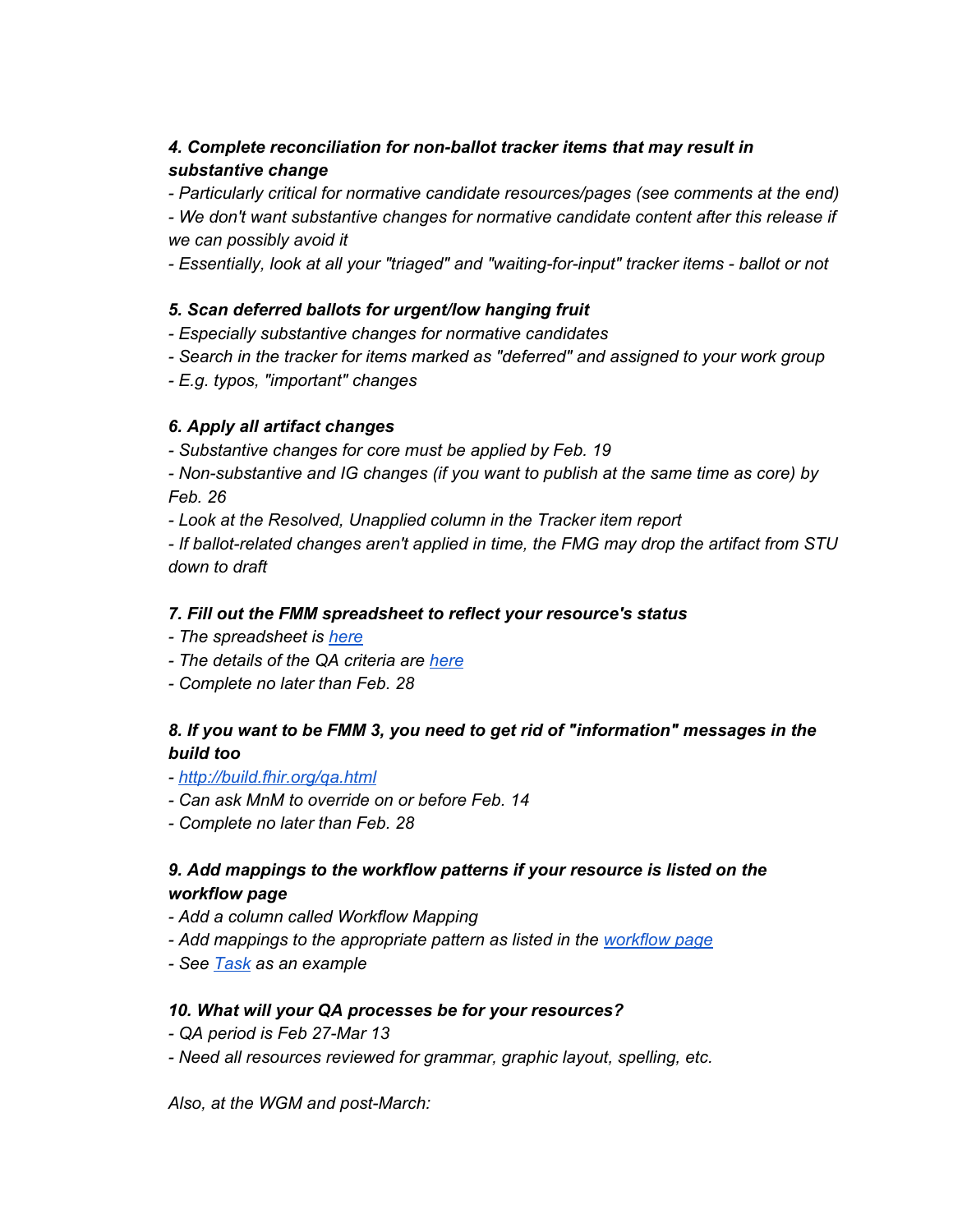*What are your plans for next release?*

- *What artifacts are candidates for normative?*
- *How will you move your artifacts up the publication curve?*
- *Are there artifacts implementers aren't using? Why?*
- *What does the community want you to focus on?*

*Normative candidates include infrastructure pages, infrastructure resources, some administrative resources and possibly a limited number of clinical resources (e.g. Observation).*

#### *Lloyd McKenzie, P.Eng.*

- Gil presentation
	- Intro FHIR Genomics: Building and Ecosystem for Precision Medicine
		- Meaningful Use 3 patients can view, download, and transmit data using API's apps.
	- Where we are
		- Clinical Sequencing DAM
		- FMM FHIR Maturity Model
			- [http://wiki.hl7.org/index.php?title=FHIR\\_Maturity\\_Model](http://wiki.hl7.org/index.php?title=FHIR_Maturity_Model)
			- we voted for FMM 1 for Sequence resource on Dec 20, 2017
			- creating a spreadsheet to record data elements and usage (for FMM 2)
		- STU 3 Pilots
			- complete implementation materials (eg IG)
			- build out
				- tools
				- testing platforms
				- open source software
			- Get feedback
		- Start of STU 4
			- produce content based on clinical genomics DAM?
			- produce content based on clinical genomics IM?
	- Question for FHIR-I
		- Workflow and clia for labs how to be sure FHIR supports it well
		- How to think about and test examples with patient clinically identifiably info beyond connectathon testing?
		- Best way to think about doing CDA in FHIR have version of CDA?
		- Process has been via FHIR subgroup to deal with tracking issues as they come up?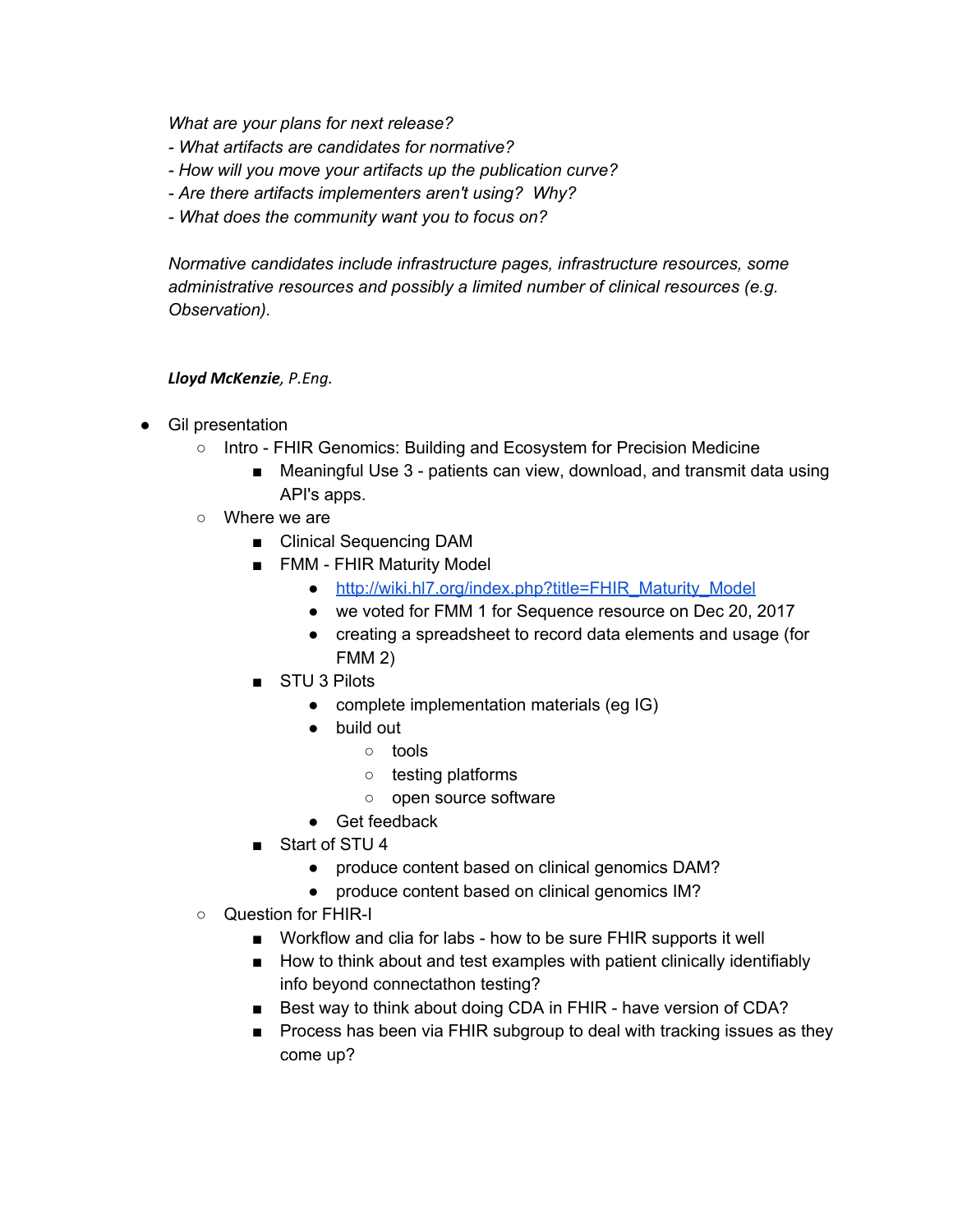# Mon Q4 3:30-5:00PM

Co-chair - Gil

- Joint with FHIR-I
- Grahame
	- principle activity STU3, last week March publication
	- $\circ$  after, work toward STU4, what is in 4? what are priorities, what do want to kill? what do we accelerate?
	- release Normative?
		- april/may in 2017
		- pick 2 sections (eg infrastructure and patient) to be normative
			- one publication, but 3 ballots.
		- Profiles can be normative in the future
		- IG are candidates for normative, but if it depends on a resource that isn't it can't.
- Questions for FHIR-I
	- workflow and CLIA for labs how to be sure FHIR supports it well
		- comment: show full stack examples for implementation guide satisfying CLIA requirements
		- out of scope for FHIR-I
		- can talk about personal experience in Australia
			- suggest we talk to OO and US Realm
			- understand intent of rules vs how rules are stated
			- as product director Grahame can talk to ONC
			- Eric Haas working on technical details on LRI for FHIR, Hans would be the process info
	- $\circ$  How do we think about and test examples with patient clinically identifiable information - beyond connectathon testing?
		- common question about quality of data.
		- connectathon focused on apis
		- connect with Mitre on creating synthetic data with genetic data
	- Best way to thinking about CDA in FHIR
		- The Clinical Genomics Work Group developed and published a version of structured document/CDA called Genetic Testing Report
		- three ways
			- encapsulated
				- good for short term for learning fhir
				- bad in long term, (athletes bound to concrete block)
				- not a standards solution, but an implementation solution
			- composition using existing resources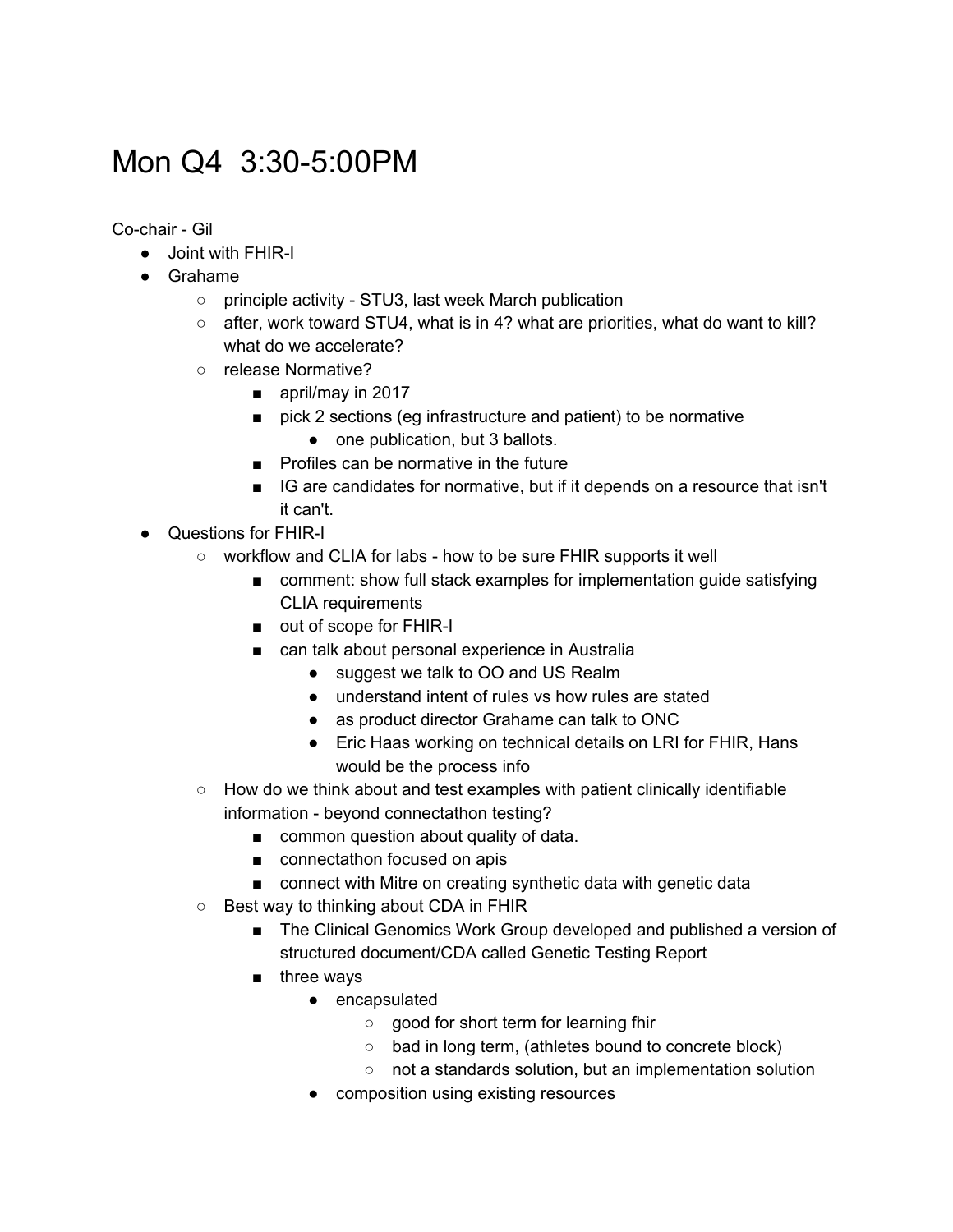- this and next are related
- good if existing resources exist
- create new resources/profiles that match requirements of a CDA document
	- lose integrity when looking at each individually
- Process has been via FHIR subgroup to deal with tracking issues as they come up.
	- Options
		- up to group
		- 1 everything happens in main group
		- 2 everything happens in subgroup and then brought to main group
		- 3 subgroup has delegated everything to subgroup and only bring to main group if necessary
		- 4 main group delegates to subgroups (sarcasm)
- ●
- Is it possible to do a branch in FHIR? Is there a mechanism to do a bake-off?
	- Resources are weighted based being tested by one or more connectathons. The more it is vetted the more established it becomes
	- Bake off is possible, but needs to be between milestones and vetted in connectathons
	- Gil we should work on incrementing gforge issues into current build.
	- Clem find a middle ground, the structural change is too big to do. Agrees with a part of Amnon's proposal, but the whole thing is too much. Need to downsize our ambitions.
	- Kevin need the plan for STU4 and see if it satisfies stakeholders
	- Amnon the example Grahame gave on having at some point Goal1 & Goal2 is inadequate in our case, because the alternatives are in fact 'models', each interrelates resources and profiles in a different way using different constituents; is that a FHIR 'module', 'implementation'?; how the implementation guidance relates to those resources?
	- Need consensus if we need a bake-off or not.
- How to integrate with payers (which groups to work with)?
	- implementation question rather than a standards question
	- talk to payers forum
	- talk to Wayne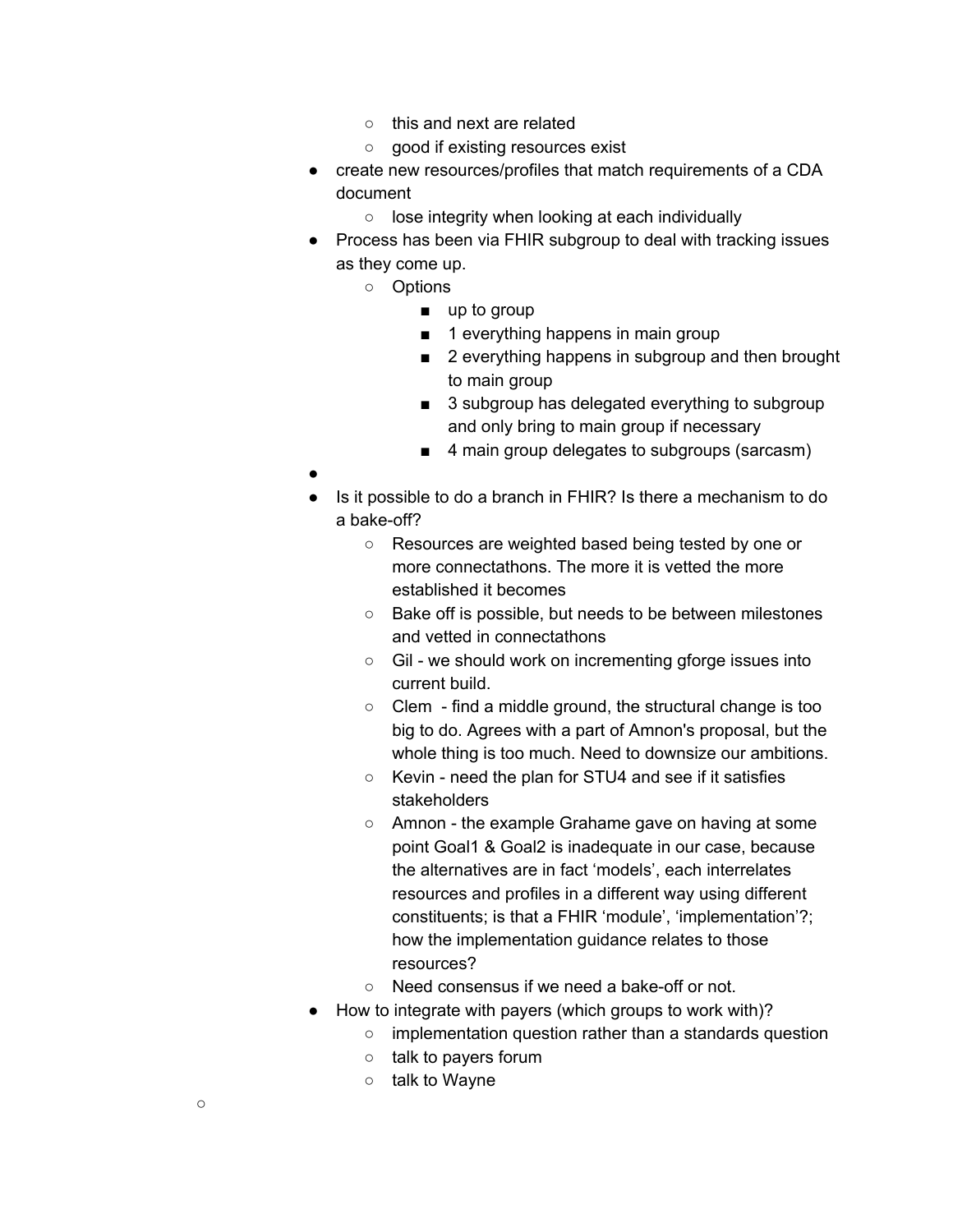# Tue Q1 9:00-10:30AM

Co-chair – Bob M

- Review Agenda
- Review of Clinical Genomics activities for newcomers
- Review of external efforts
	- National Academies JD
		- Digitize review history [\(http://www.nationalacademies.org/hmd/Activities/Research/GenomicBas](http://www.nationalacademies.org/hmd/Activities/Research/GenomicBasedResearch/Innovation-Collaboratives/EHR.aspx) [edResearch/Innovation-Collaboratives/EHR.aspx](http://www.nationalacademies.org/hmd/Activities/Research/GenomicBasedResearch/Innovation-Collaboratives/EHR.aspx) )
			- not a standards group, more of a project mgmt group
			- creating IGs
			- working on pilots
			- including FHIR implementations
	- GA4GH tomorrow
	- VMC tomorrow
- Review and Planning of Roadmap for CG Workgroup
	- from last WGM:
	- *○ Amnon comment from CTO at co-chair dinner, we need a migration path from one standard to another (eg V2 <--> FHIR), in the long run all standards will merge*
	- *○ Grant would like get a roadmap from this group that we can share*
		- *■ Bob and Grant will work on this*
- Presentation from Structured Data Capture (SDC)
	- Amnon: how SDC questionnaires are aligned with base structures of the hosting standards, e.g., how a diagnosis captured by SDC is aligned with FHIR Condition if attributes are misaligned, etc.?
- Precision Medicine with FHIR Diego, who was sub for Gil who usually teaches tutorial (but was returning from Asia then).
	- <https://goo.gl/GZsPsV>
	- comments from Diego:

*1) You use in the guidance, and in the Sequence and Observation resources a lot of words and acronyms that normal people do not understand. We had 70% of people in the tutorial that had not previous experience with the domain. THere should be a small thesaurus with the difficult words defined.*

*2) The workflow part in the DAM should be complemented in the guidance with some information on how to implement the workflow (WITH WHICH SPECIFIC RESOURCES, and how to combine them)*

*3) The required SEARCHES should be defined in the profile: Which fields should be searched and which combinations are allowed*

 $\bullet$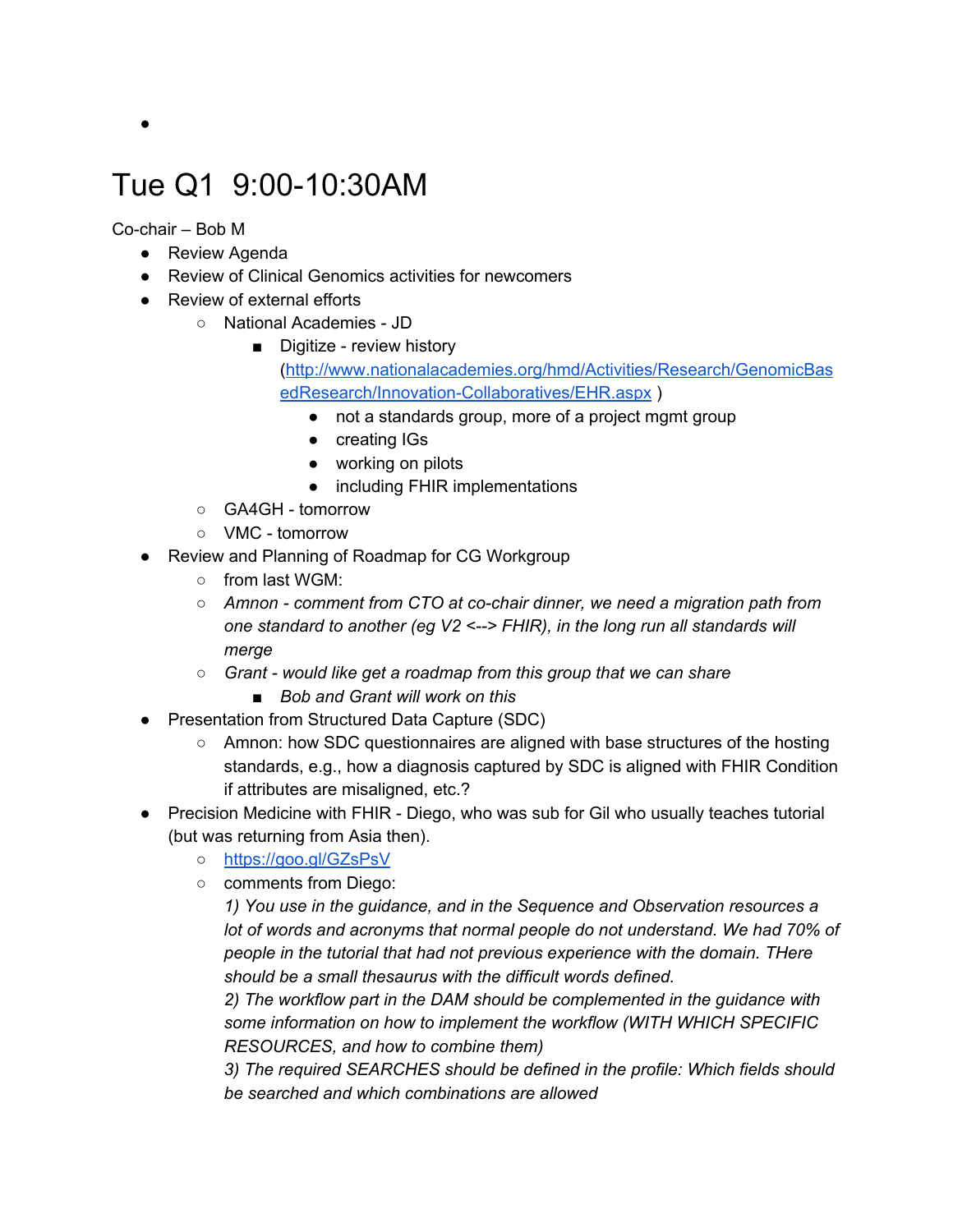*4) The FamilyMemberHistory profile is not included in the Guidance. Should be included*

● Provided thesaurus of terms needed to be better defined (Bob M will provide link)

# Tue Q2 11:00-12:30AM

### minutes recorded here :

### <http://tinyurl.com/HL7CGJan2017>

Co-chair - Gil

- Domain Analysis Model (DAM) update
- History
	- strong baseline document
	- issues
		- small technical flaws
		- scope creep
		- too many chapters, problems in ordering
		- need more diagrams, workflow for CLIA
		- some chapters could be merged
			- e.g., 5 & 6 could be merged (use cases)
	- Scope
		- One DAM?
			- + strong unified treatment
			- - needs constant harmonization
				- Bob M both scenarios (one DAM or many) need to continually harmonized
			- - needs careful organization
			- - benefits fro more cross-referencing
		- ■ Many DAMs?
			- $\bullet$  + quick focused efforts
			- $\bullet$  + easier to write
			- - harder to get big picture
			- - coverage is un-synchronize

■

- <debate regarding the definition of "omics" and the appropriate scope of the DAM>
	- Current DAM contains valuable use cases but not a formal model. This fits HL7's strict definition of a "DAM" but may lack content that readers may expect.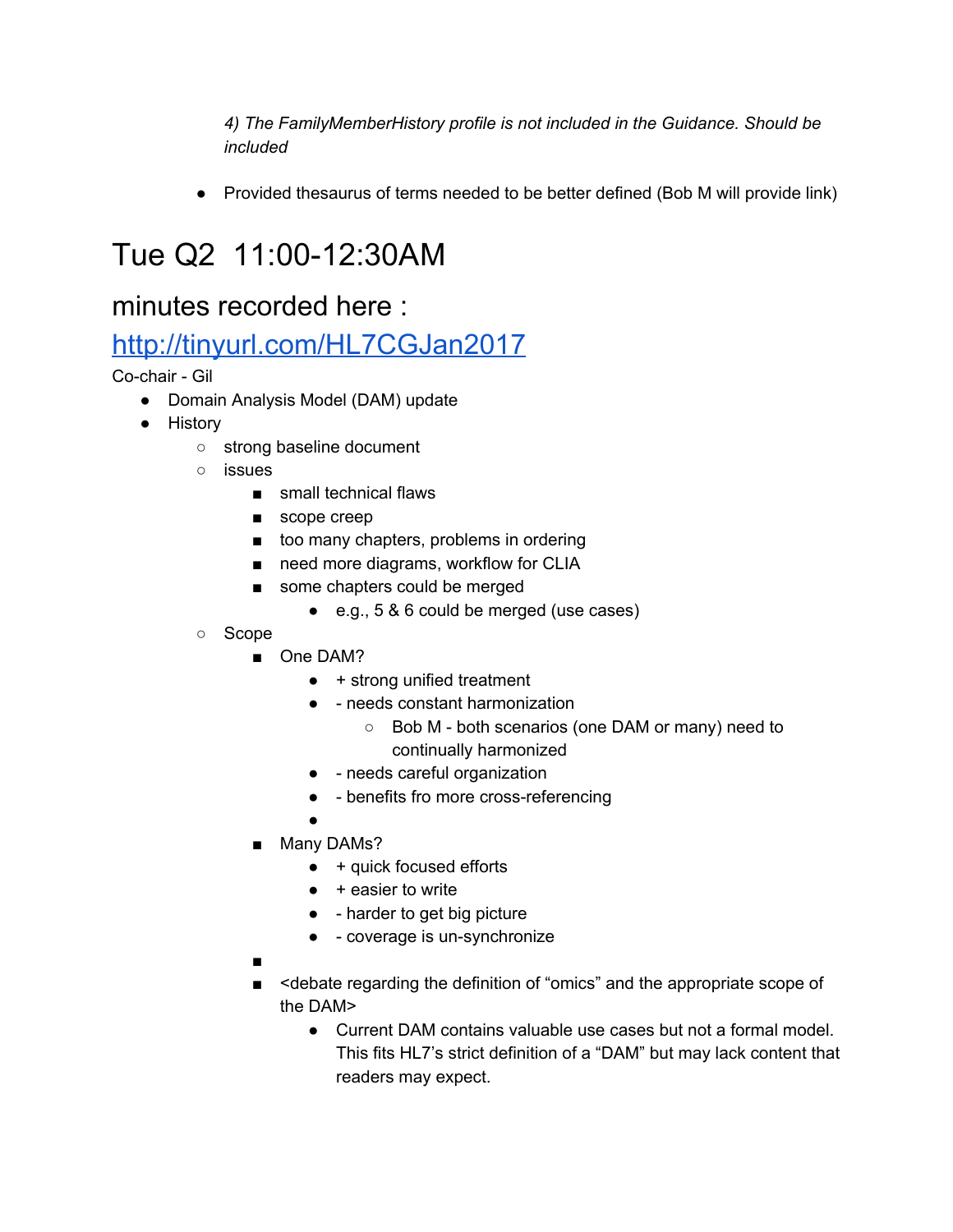- Suggestion: have a "core" DAM and then separate documents for extensions?
- <https://www.ncbi.nlm.nih.gov/pmc/articles/PMC2442266/>
- ■
- Publication
	- $\circ$  The DAM has not yet been published we need to submit a formal publication request to HL7
		- Add link to ONC document, available from wayback machine: [https://web.archive.org/web/20111017131028/http://www.hhs.gov/healthit/](https://web.archive.org/web/20111017131028/http://www.hhs.gov/healthit/usecases/documents/PHCDetailed.pdf) [usecases/documents/PHCDetailed.pdf](https://web.archive.org/web/20111017131028/http://www.hhs.gov/healthit/usecases/documents/PHCDetailed.pdf)
		- (Can we archive this on the WG site so it doesn't disappear someday?)

■

- Future: Next iteration of DAM?
	- Workflow?
	- See notes taken separately
		- Gil please copy the list from the slide to this document:
		- Clinical focus:
		- ■
		- Related to genomics:
		- ■
		- Cytogenetics
		- ■
		- SNP chip, PCR/exome, etc
		- NICU- trios with exomes. Diagnose newborns. (look at edit/adding)
		- ■
		- Epigenomics parts- histone modifications, etc- U Utah (ask Grant Wood)
		- ■
		- Population genetics/CDC?. PHER/O&O joint. "Population health" (not just infectious disease)
		- Public health reporting on resistance. (check existing doc)- bacteria.
		- interpretive guidance- how to get that into the EHR in codified way.
		- ■
		- ■
		- Gene Expression
		- ■
		- ■
		- Population genetics- tumor genetics- look in detail
		- ■
		- Genomics
		- ■ RNA- rnaseq
		- ■
		- Protein structures
		- ■
		- ■
		- Later?: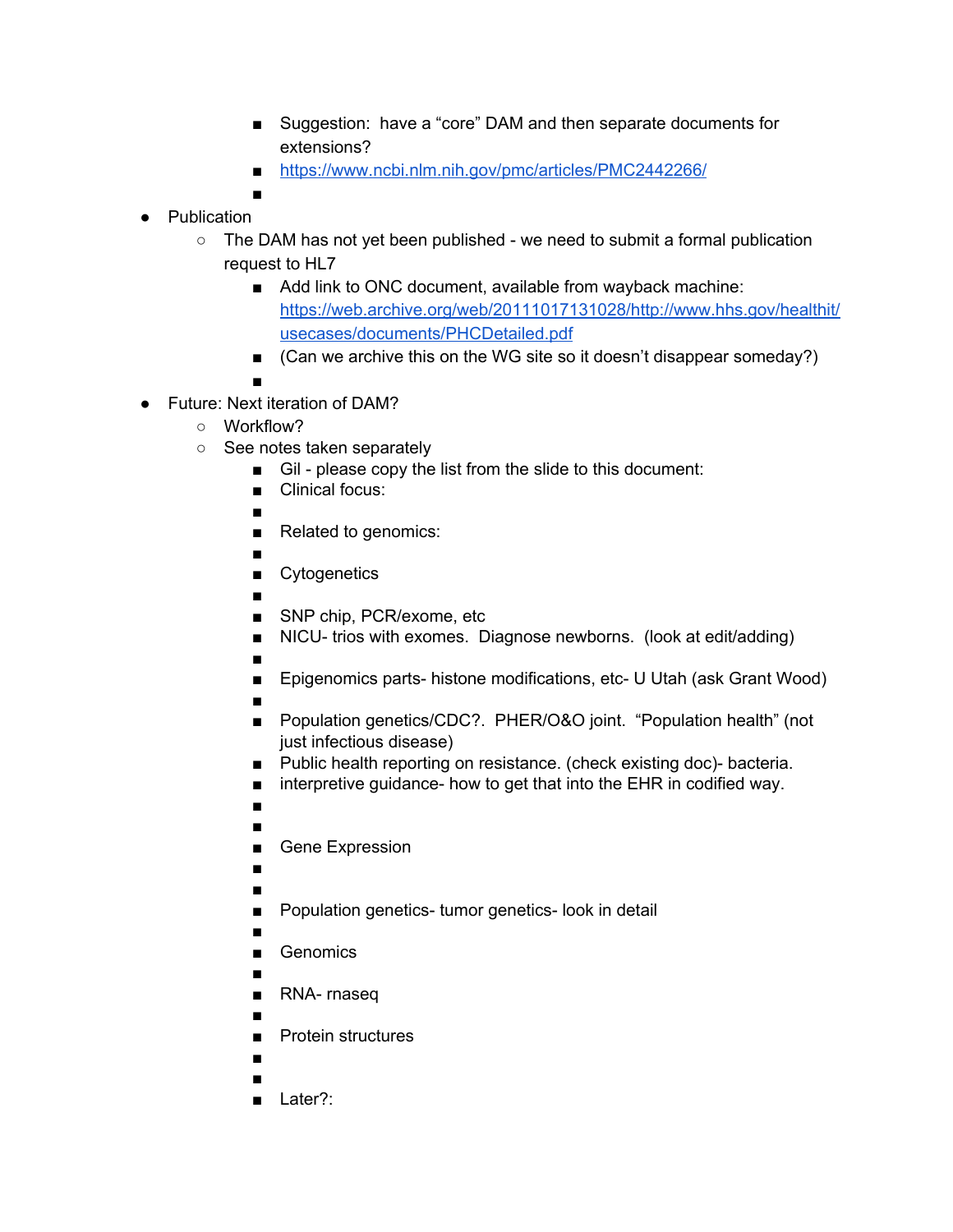- ■
- **Functional**
- ■
- ■
- Epigenomics?- rest
- Proteomics?
- Metabolomics?
- Microbiome?
- Amnon: the 'use case' Grant Wood brought up, i.e., interpretation of genomics for clinical use, is common to all types of use cases described in the DAM, and should be the focus of Clinical Genomics, that is, harmonizing the modeling of interpretation, significance, relevance, annotation - and phenotype in general - of any type of omics data, rather than focusing on modeling the omics data on the one hand or the phenotypic data on the other hands - each being modeled already in bio and clinical informatics respectively

# Tue Q3 1:45-3:00PM

Co-chair Bob

- LRI/V2 lite Clem leading discussion
- LRI Ballot Reconciliation Started
- comments
	- $\circ$  # 8 Swapna Abhyankar
		- Section 5.1.2 discusses the dot notation in OBX-4 and says "this approach conforms to the preferences of the Laboratory Results Interfacing (LRI) Implementation Guide". However, section 8.11.2 of the IG discusses adoption of the OG-01 data type in OBX-4, as do the eDOS and LOI IGs. After reviewing the OG-01 syntax, I think it includes the necessary complexity to fit your use case, and having a single model across domains would simplify implementation for users.
		- disposition: address later, this is similar to several other, e.g., #9 (Swapna)
	- #60 Hans Buitendijk
		- Section 5.5 onwards (up through 5.11) should not be in the Use Case chapter, rather further in. Options: after 8.11.2 or after 10 (while moving current 11 to further down).
		- disposition:
	- #68 David Burgess
		- Current wording indicates reference to a specific panel. It appears this may be meant to be more generic. Please clarify.
		- disposition: persuasive
	- #70 David Burgess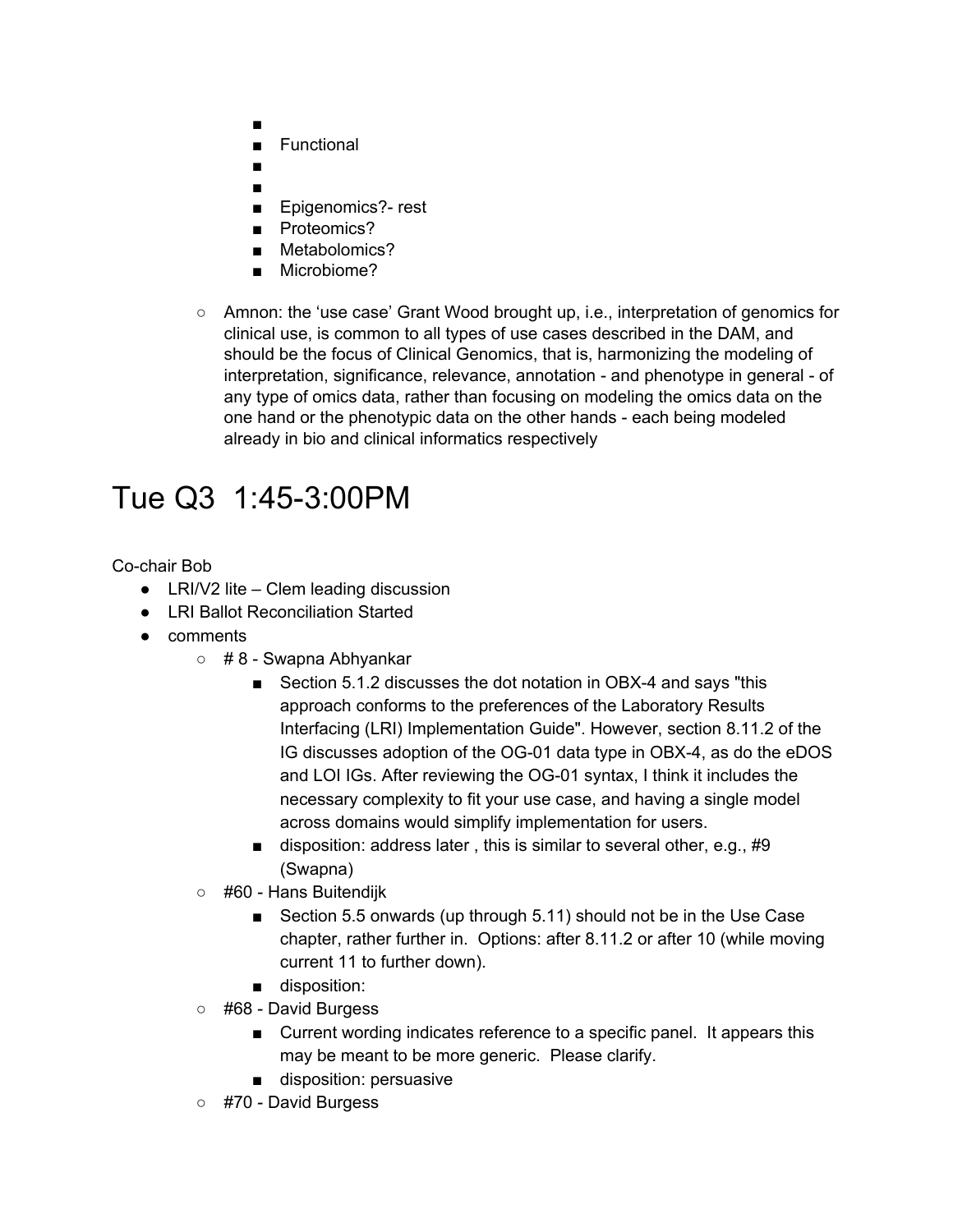- This is an incomplete sentence and needs to more explanation. It does not appear to be related to Section 5.9 in the preceding sentence.
- disposition:
- #166 Erin Holt Coyne TN Dept of Health
	- I believe OBX-5 in the existing wording should really be OBX-3.
	- disposition:
- #184 Austin Kreisler Leidos, Inc.
	- This section outlines an algorithm for populating OBX-4 using a dot notation that is intended as an alternate mechanism in place of utilizing parent/child result linking. Unfortunately, because of the adoption of the new 2.8.2 OG data type for OBX-4, the algorithm is outdated since it is based on the assumption that OBX-4 is only a string, which is no longer the case. The algorithm needs to be updated to reflect the new data structure used by the OG data type and reconcile dot notation with the now required group, sequence and identifier components of the OG data type.
	- disposition:
- #185 Austin Kreisler Leidos, Inc.
	- With the introduction of an alternate mechanism to linking parent/child results, the IG now needs a clear mechanism for identifying which mechanism is in use in a particular message. I believe new profiles need to be introduced that allow message senders to declare which style is being used so message processors can predictably process these messages. A specific profile should be added for the dot notation, with clear rules on use and appropriate message/segment/data type constraints, along with a separate profile for the existing parent/child linking detailed in a similar fashion. This will enable implementers to clearly declare and understand which approach they are using.
	- disposition:
- #227 Ulrike Merrick Vernetzt, LLC
	- In v2 message the Code system name in CWE.3 or CWE.6 is supposed to be drawn from HL70396 - can that be added to the table or create a new datatype to use CWE.14 instead of CWE.3 and CWE.17 instead of CWE.6 respectively. (Can pre-adopt the definition of CWE from v2.8.2)
	- disposition:
- #228 Ulrike Merrick Vernetzt, LLC
	- Need to for sure create a CWE datatype flavor specific for LRI CG Component to accommodate this.
	- disposition:
- #239 Ulrike Merrick Vernetzt, LLC
	- "Per Table 5-1 the expected datatype is either Ed or FT, so change to FT here and in all other examples where this LOINC is used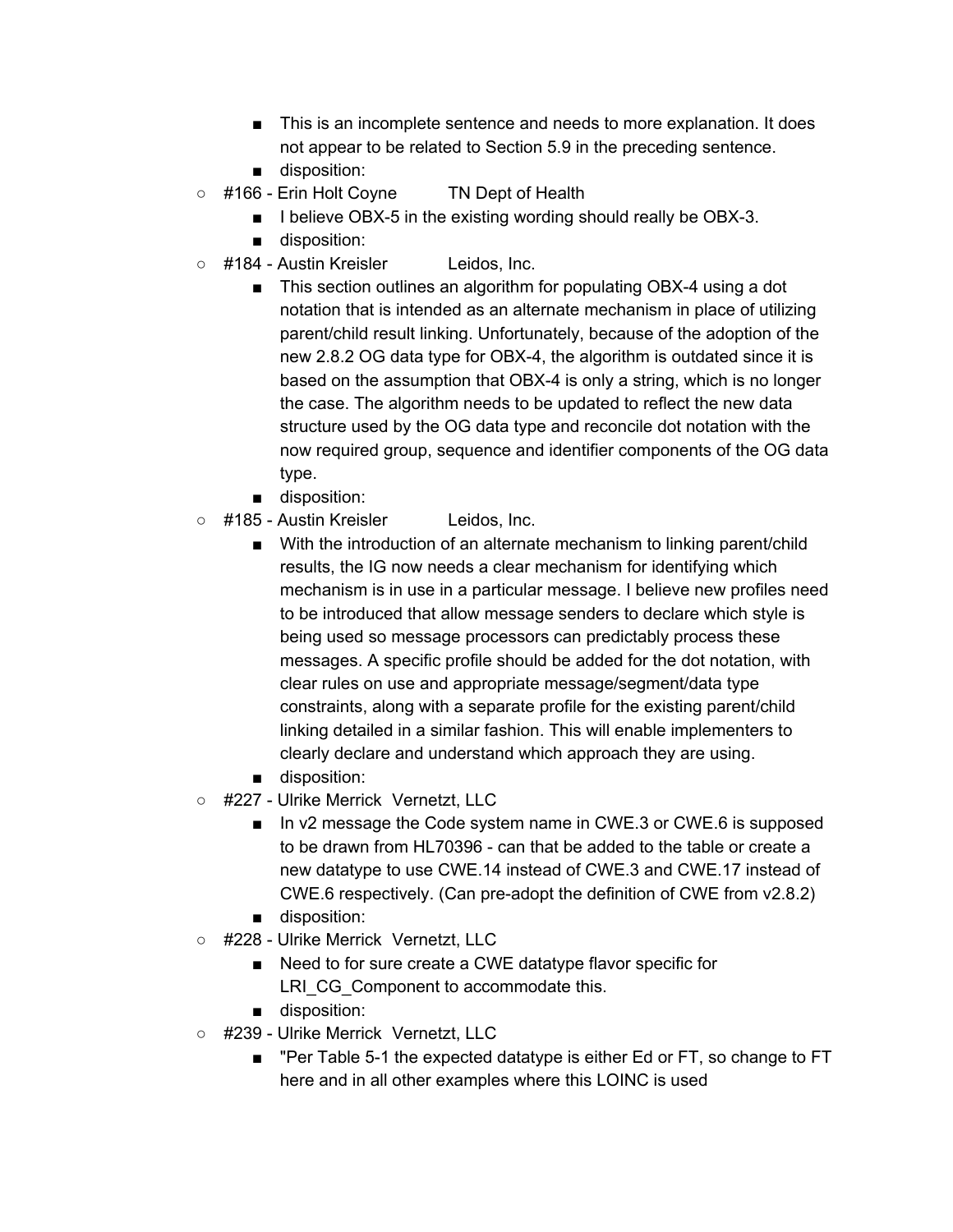OBX-5 does not repeat, so cannot use '~' as line feed; suggest to use FT as datatype and use \.br\ for line feeds Applies to ALL examples where  $\sim$  are used"

- disposition:
- #240 Ulrike Merrick Vernetzt, LLC
	- "Need to create separate OG datatype flavor to support use of the ST datatype for CG AND update the examples to support the rest of the OG datatype components that are required in LRI base (or us OG 00 n base and make each profile define which OG to use) Applies to ALL examples "
	- disposition:
- #242 Ulrike Merrick Vernetzt, LLC
	- Fix example IF the code system uses a delimiter like '<sup>\*'</sup> it would need to be escaped '\S\' in the code as well as in the description, else we have different sub-components populated - please review and fix examples, where needed
	- disposition:
- #244 Ulrike Merrick Vernetzt, LLC
	- This should be in this table at all, since it does NOT appear in OBX-3, but in OBR-4 - may be write as text before the table?
	- disposition:
- #245 Ulrike Merrick Vernetzt, LLC
	- "Should add text to the Term description that this code does not appear in the HL7 message
		- or put in Example values, as is done for 81297-4 Table 5-3 first row"
	- disposition:
- #247 Ulrike Merrick Vernetzt, LLC
	- "Should add text to the Term description that this code does not appear in the HL7 message

or put in Example values, as is done for 81297-4 - Table 5-3 first row" ■ disposition:

- #248 Ulrike Merrick Vernetzt, LLC
	- ID is not an allowed datatype in OBX-5 by the base standard, suggest to either go to CWE if code system should be identified or ST, if not important what the code system is
	- disposition:
- #249 Ulrike Merrick Vernetzt, LLC
	- "Should add text to the Term description that this code does not appear in the HL7 message

or put in Example values, as is done for 81297-4 - Table 5-3 first row"

- disposition:
- #250 Ulrike Merrick Vernetzt, LLC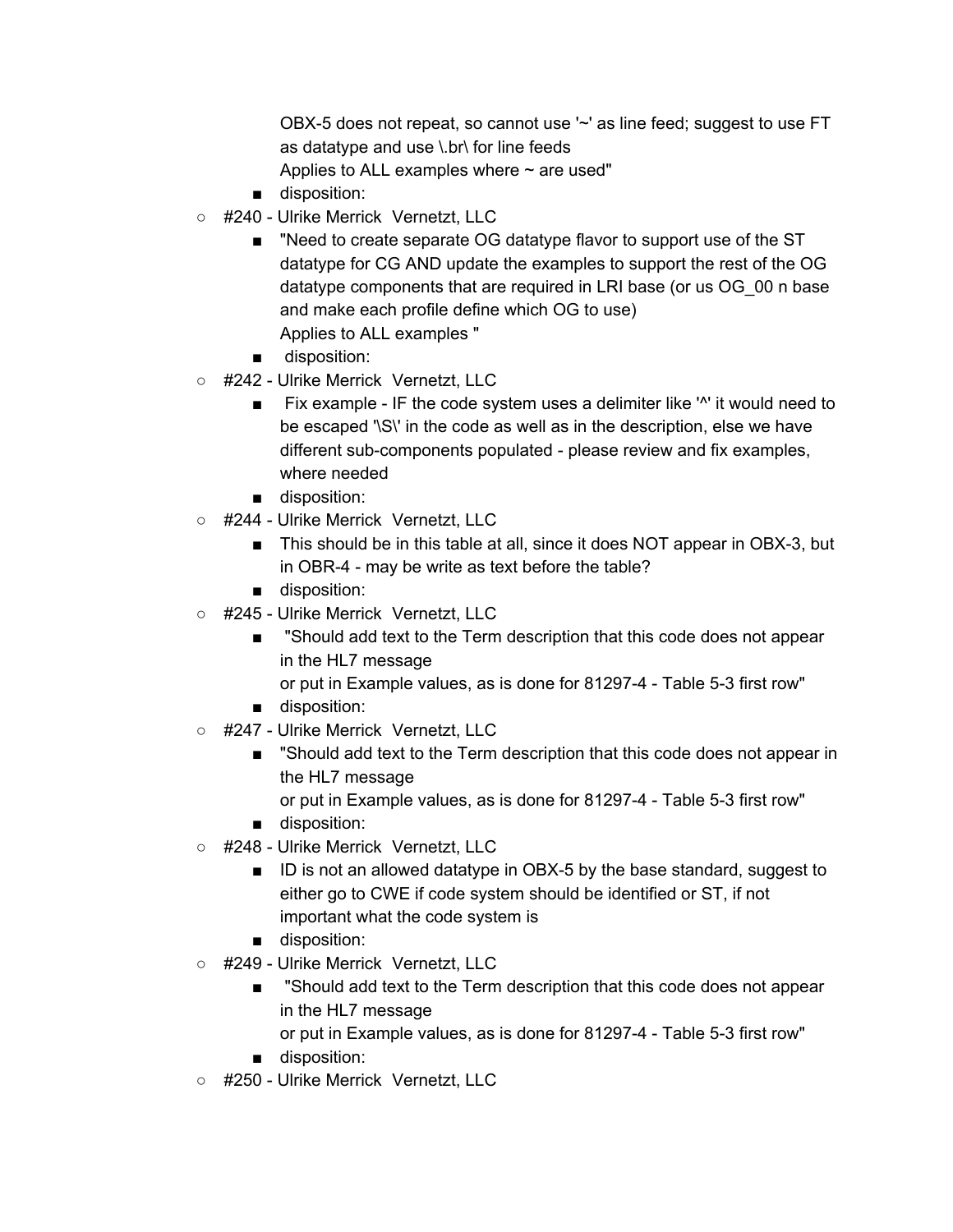- "Should add text to the Term description that this code does not appear in the HL7 message
	- or put in Example values, as is done for 81297-4 Table 5-3 first row"
- disposition:
- #251 Ulrike Merrick Vernetzt, LLC
	- "Should add text to the Term description that this code does not appear in the HL7 message or put in Example values, as is done for 81297-4 - Table 5-3 first row"
	- disposition:
- #252 Ulrike Merrick Vernetzt, LLC
	- disposition:
- #253 Ulrike Merrick Vernetzt, LLC
	- disposition:
- #254 Ulrike Merrick Vernetzt, LLC
	- disposition:
- #255 Ulrike Merrick Vernetzt, LLC
	- ■
	- disposition:
- #256 Ulrike Merrick Vernetzt, LLC
	- ■
	- disposition:
- #432 Bob Yencha
	- The requirements are not represented in the Message, Segment, or Data Type tables or in conformance statements.
	- disposition:
- #436 Bob Yencha
	- Align concept to use OG DT and/or adjust OG use rules to accommodate hierarchy req's
	- disposition:
- #437 Bob Yencha
	- missing info, the sentence is incomplete
	- disposition:
- #440 Bob Yencha
	- Delete the phrase in red, adjust the text to align with the CWE display rules
	- disposition:
- #42 Ruth Berge GE Healthcare Digital
	- The absence of a user story or any diagrams of the messaging means that this is problematic to put into place. I don't even know which system is expected to receive the message. Since the acknowledgements are cited differently in the other two use cases, I have no idea what type of acknowledgement is presumed here. This section needs to have the same sub sections to help the reader and explain the messaging.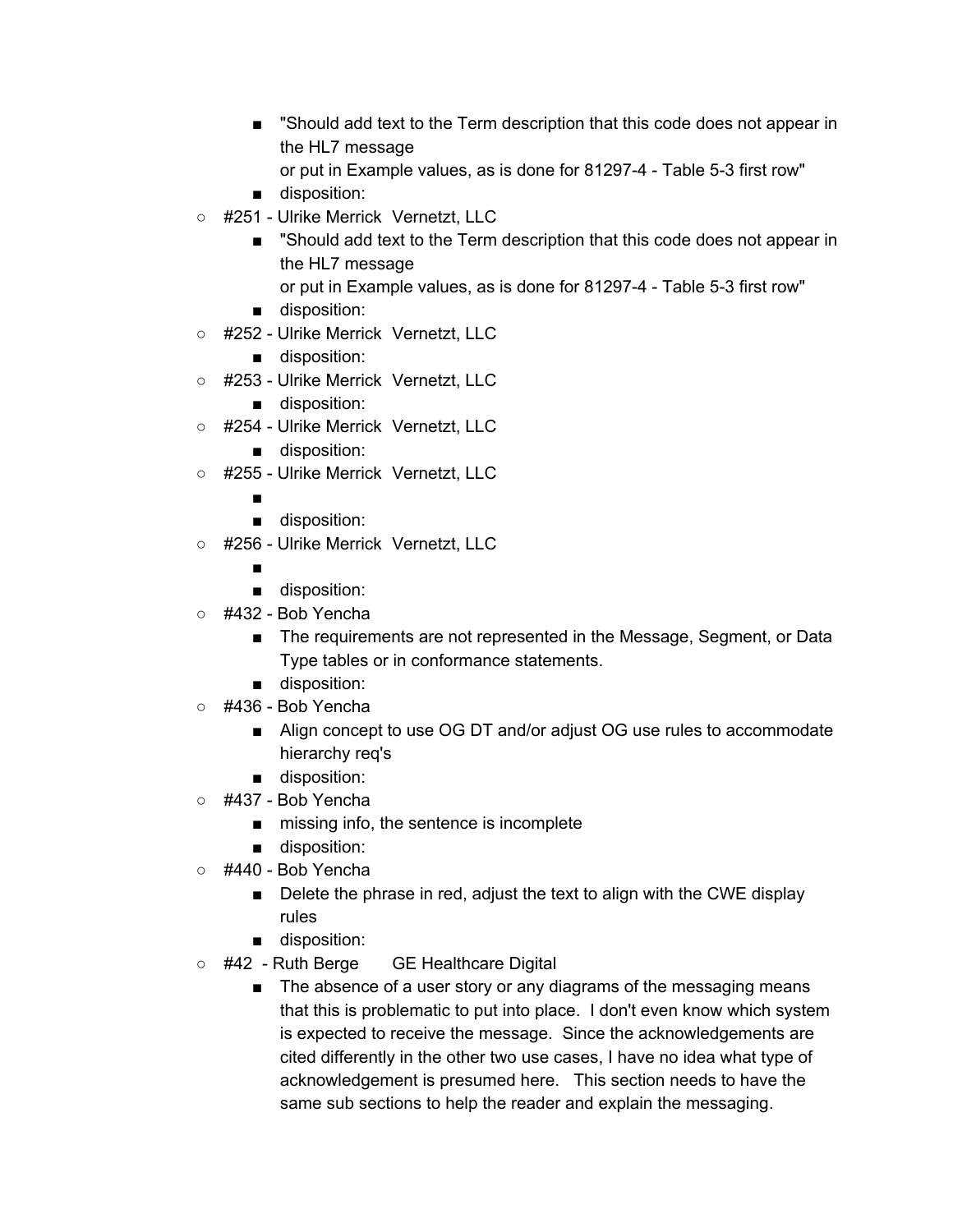- disposition:
- #469 Lori Dieterle Kaiser Permanente
	- What is listed under Existing Wording is the full content of the second paragraph. This needs to be made into a sentence that makes sense.
	- disposition:
- #508 Lori Dieterle Kaiser Permanente
	- "All of the CWE flavors defined require CWE.3 to be populated if CWE.1 is populated. this recommendation would fail ... a default value for CWE.3 needs to be defined.

Also, this is not very clear. Row B.6 is a HGVS entry, possibly meant to refer to B.4? Might be better not to refer to Table 5.2 at all. Just bring up the concept of Transcript Reference Sequence in a local system."

■ disposition: defer

Summary: We reviewed all the Negative comments, and pulled: 8, 9, 184, 185, 42, 508, all of Riki's comments (227, 228, 239, 240, 242, 244-45, 247-55), and Bob Yencha's comments (some of which require in-person resolution - 432, 436, 440). Voted 9-0-0 (For, Abstain, Again) for the dispositions. (Clem was mover, Brett was seconder).

# Tue Q4 3:30-5:00PM

Co-chair Bob

- $\bullet$  V<sub>2</sub>
	- More ballot reconciliation
	- Discussion of Need to able to have revision of genetic results
	- Do need a Next version LRI/V2 -
- Continued discussions
- (concurrent with Joint Meeting hosted by Patient Care negation modeling)

Reviewed all A-S and A-C comments. We pulled Comment 201 (A-S) vote. For everything else, we voted to accept the dispositions. For all A-S comments, we voted 9-0-0 (Kevin moved, Elizabeth seconded). For all A-C comments, we voted 9-0-0 (Kevin moved, J.D. seconded).

# Wed Q1 9:00-10:30AM

Co-chair Bob

- Pedigree standard time to re-ballot
	- Kevin Hughes uses this in their commercial
	- Motion Grant
		- re-affirm Pedigree and re-ballot, and to add addendum to IG to describe FHIR work
		- 2nd Kevin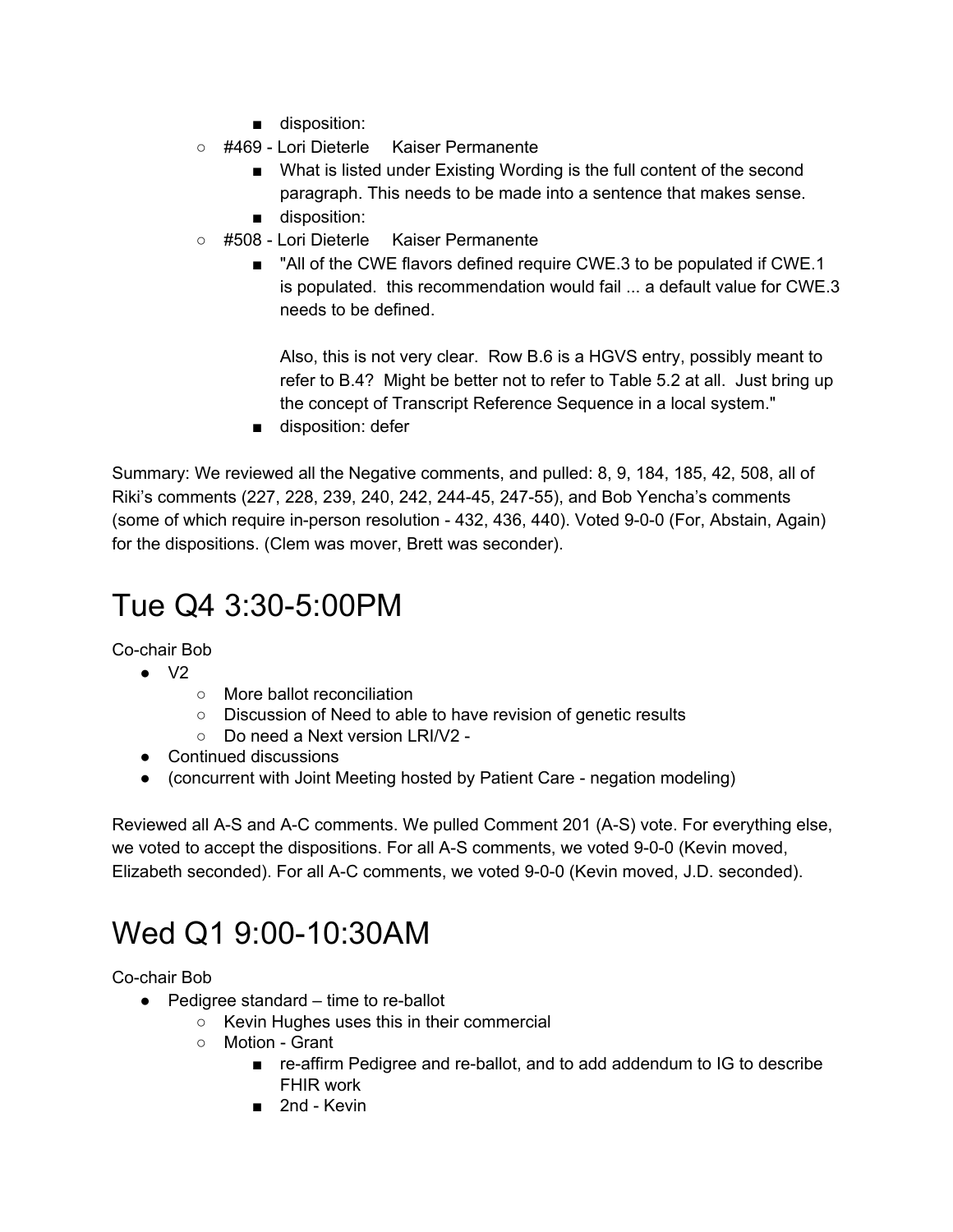- abstain 0
- $\blacksquare$  nay 0
- yea 12
- Grant will do this
- Related external activities Grant
	- Bob Wilden NHGRI
		- NLM Jan 2017 hack-a-thon using My Family Health Portrait status unknown
	- National Family Health History Group discusses issues of implementation
	- GA4GH
		- FHH consent project. Looking at engaging an Informatics student for Master Thesis
		- 5-year planning
			- vision for 2022
			- Bob F need to establish formal relationship between HL7 and GA4GH if it doesn't exist already so that the APIs in their vision can be standardized
	- HIMSS 2017 HL7 booth presentations
	- FHIR implementations around country
	- FHIR-based Predictive Analytics: A Breast Cancer Pilot (document)
	- Intermountain efforts: Project idea approved by Stan Huff FHH- FHIR based iCentra Implementation
	- $\Omega$
- Prep for Clinical connectathon
	- $\Omega$
- Madrid
	- Possible joint with WHO
	- One full day
	- focussed on LMICs (low-to-middle income countries)
	- better identify clinical, educational, technical, and informational needs related to genomics
	- discuss how to create relevant patient-centric genomics resources

# Wed Q2 11:00-12:30AM

Co-chair

- continued discussion
- (concurrent with Joint meeting hosted by OO)

# Wed Q3 1:45-3:00PM

Co-chair – Amnon

- Agenda:
	- Bob F will help lead discussion
	- $\circ$  Information Modeling overview of work;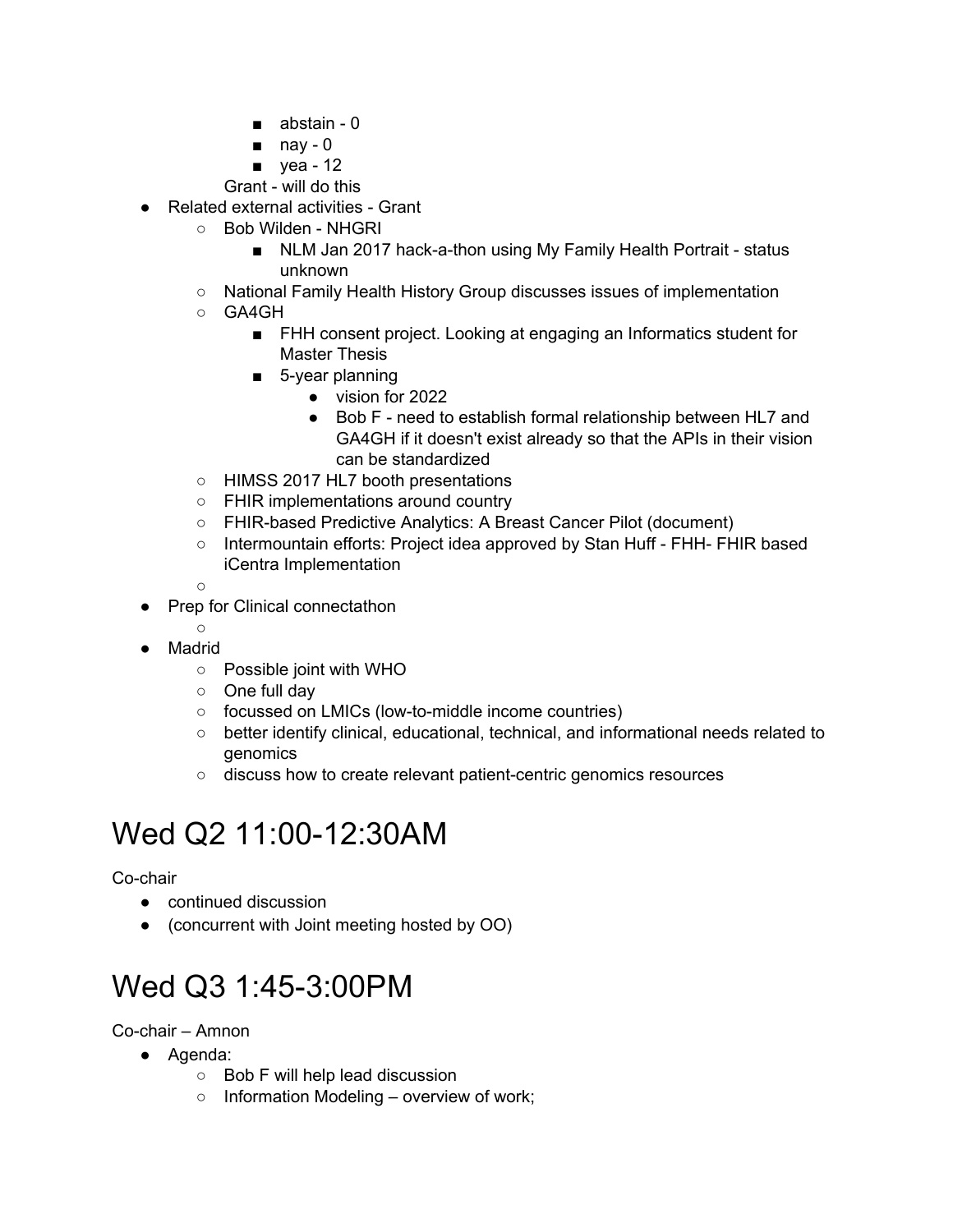- $\Box$  Update group with subgroup work model
- Talk about PSS for IM
- VMC variant model collaborative review
- Notes:
	- Amnon presented the history of domain modeling in HL7 Clinical Genomics
	- Bob Freimuth led the discussion
	- Bob F. Proposed changes to the DIM PSS, publishing draft models for comments, with first ballot a year from now
	- Bob M. PSS title should perhaps be Conceptual Information Modeling
	- Amnon Perhaps we need to expand it to "Domain Modeling" and include the CG DAM and the conceptual modeling, both handled in the IM Subgroup
	- Bob F reviews the discussions held in the IM weekly calls
	- 'Outsourced' the variant representation to VMC
		- Glossary development effort, e.g., define an allele
		- Data types, etc.
		- Getting to logical and physical models (e.g., XML and json)
		- Led by Reece who gave a presentation on a recent CG weekly call
	- Collaboration is kicked off CG IM with CDISC
		- CDISC SDTM for PGx
	- Lauren (CDISC)
		- FDA and PMDA require the use of CDISC standards
		- Standards cover protocol-driven research
		- STDM
			- Showed an overview of domains
			- STDM IG PGx 1.0 Domain Details
			- BRIDG & STDM IG PGx
		- Proposal to CGWG
			- Compare STDM to CG DAM
			- Map the two models
			- Create a collaboration scope
		- Bob F. we should be modeling 'by reference' and avoid remodeling because it's 'not invented here'
		- Bret how all of this is going to be useful in clinical practice?
		- Amnon perhaps through the HL7 SPL = Structured Product Label, the medication insert as a dynamic knowledge source
	- Bob F roadmap
		- Results and their provenance, interpretations and phenotypes
		- Observed versus derived findings

### <span id="page-15-0"></span>Wed Q4 3:30-5:00PM

Co-chair – Bob

- Deadlines
	- Rooms for next WGM ??? 2017
		- repeat same schedule for May 2017?
		- Joint with WHO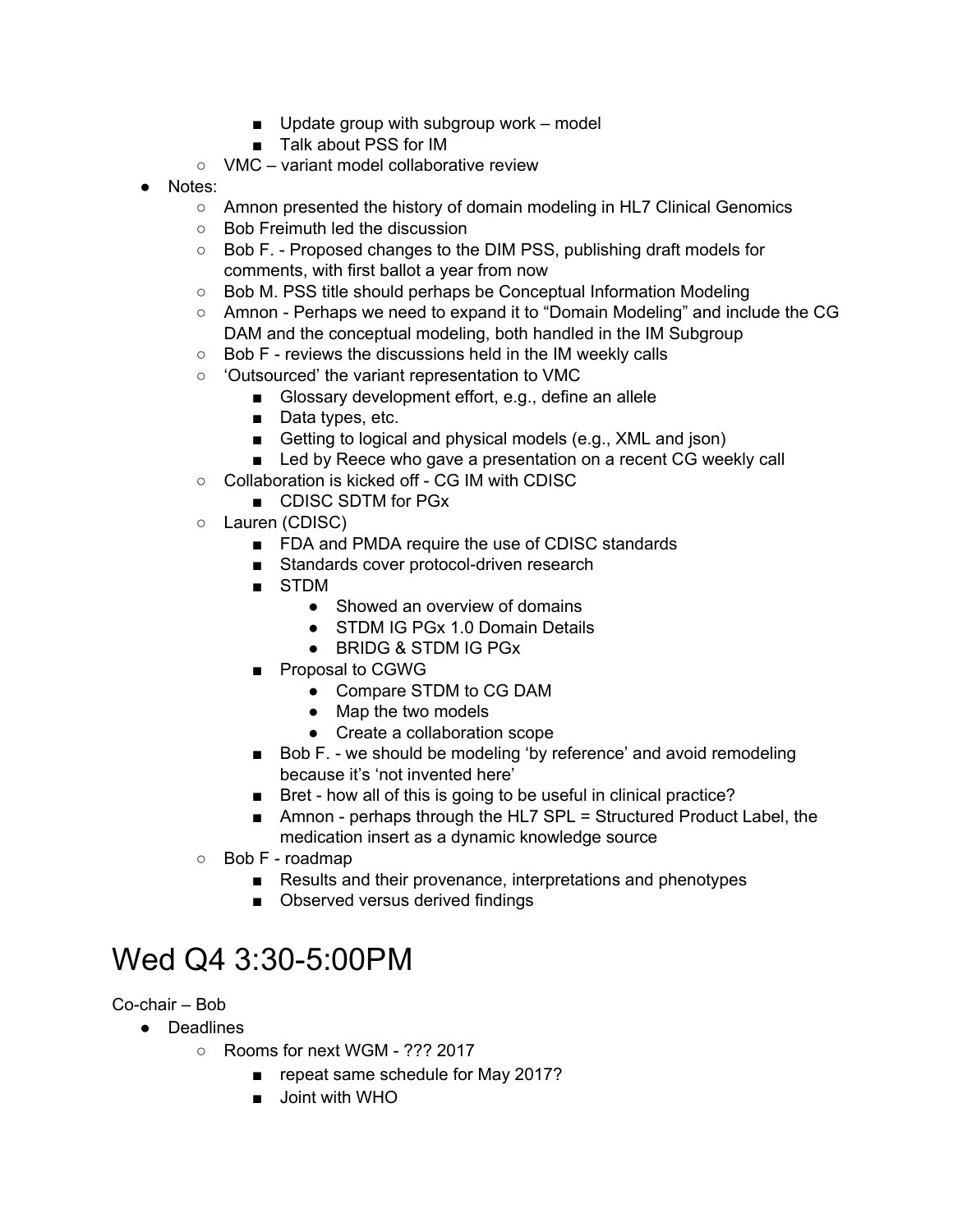- Joint with PC, OO, SD, EHR?
- Mon q3&4 fhir
- Tue WHO
- Wed CG mtgs
- Update HL7 Leadership wants to attend but our original schedule conflict with their meetings. So we will have the Joint with WHO on Wednesday, all day.
- Must submit PSS to PMO and Steering Division Sunday, Jan 29, 2017
	- Pedigree
- Submit Notice of Intent to Ballot Sunday Feb 19, 2017
	- Pedigree
- Final Content Sunday, March 26, 2017
	- Pedigree
- Ballot opens for voting March 31, 2017
	- Pedigree
- FHIR
	- STU<sub>3</sub>
	- Publishing goal is end of March
- LRI
	- Sunday, March 12 All reconciliation activities must be complete
- WG docs
	- DMP
		- - open process and transparency for all projects and artifacts in development
			- addendum with figures about subgroup workflows
				- bob will send out ppt for comments/changes
			- Add language: subgroups shall operate according to CG WG practices
				- Bob M to add cheat sheet listing steps to be taken to comply with DMP (e.g., sending agendas x days before the meeting, posting minutes, approving minutes, announcing when voting will occur and when relevant materials need to be circulated for those votes, etc)
			- Transparency (and advance notice) when WG members are presenting HL7 CG projects to external groups
			- Joel: requesting clarification on 2 things: 1) whether the advance notification requirement applies to meetings only, or also to "binding decision" voting, and 2) definition of "binding decision", i.e. does that term apply to internal meeting and group decisions such as assigning action items to group members or ending a meeting early, or does it apply only to decisions having some long-lasting effect outside of the meeting
	- **SWOT**